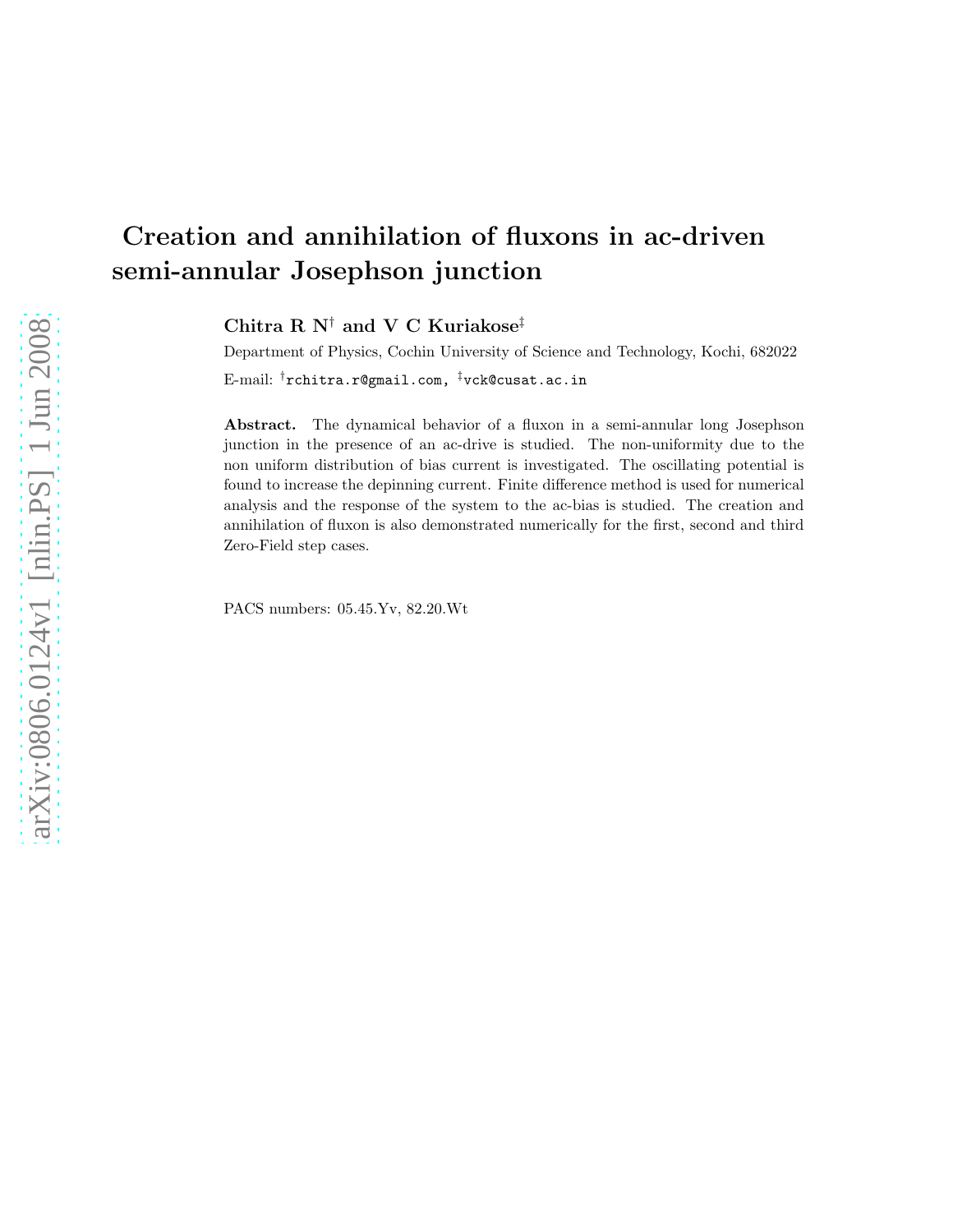## 1. Introduction

A fluxon in long Josephson junctions (LJJ) is a well-known physical example of a sine-Gordon fluxon. Fluxons, endemic to LJJs, have been employed in the fabrication of devices like constant voltage standards  $[1, 2]$  $[1, 2]$ , flux flow oscillators  $[3, 4]$  $[3, 4]$ , logic gates [\[5,](#page-9-4) [6\]](#page-9-5)and also in qubits [\[7,](#page-9-6) [8\]](#page-9-7). LJJs of various geometries have been thoroughly studied both experimentally and theoretically in the past. Fluxon dynamical properties like fluxon pinning [\[9\]](#page-9-8), fluxon trapping [\[10\]](#page-9-9), and phase locked states have been studied for rectangular [\[11,](#page-9-10) [12\]](#page-9-11) and annular [\[13\]](#page-9-12) LJJs.

The non rectangular Josephson junction has been in the focus of fluxon dynamics study in recent years because of the non uniformity caused by the shape. Semicircular geometry for Josephson junction has been proposed and fluxon dynamics has been studied both analytically and numerically and its various applications has been discussed [\[14\]](#page-9-13). It has been shown that in the presence of an external magnetic field applied parallel to the dielectric barrier of such a geometry, the ends of the junction has opposite polarities and because of that opposite polarity fluxons can enter the junction from the ends under a properly biased dc current. If the direction of the current is reversed, flux penetration and progression is not possible and flux free state exists in the junction. This unique phenomenon cannot be achieved in any other geometry and thus this junction behaves as a perfect diode. The effect of in-plane static and rf-magnetic field on fluxon dynamics in a semiannular Josephson junction has also been studied [\[15\]](#page-9-14). The response of a fluxon to an ac-drive has investigated by several authors. It was shown that in a system with periodic boundary condition average progrssive motion of fluxon commenses after the amplitude of the ac drive exceeds a certain threshold value [\[16\]](#page-9-15). Complex switching distributions has been obtained for ac-driven annular JJs and theoretical explanation has been provided for the multipeaked experimental observations [\[17\]](#page-9-16). The behavior of fluxon under two ac forces has been studied and it was shown that the direction of motion of fluxon is dependent on ratio of frequencies, amplitudes and phases of the harmonic forces [\[18\]](#page-9-17). In this work, we study the effect of an ac-bias applied in the plane of a semi-annular Josephson junction. in section II we discuss the equation representing the junction and arrive at an expression for the potential of the junction. The numerical results are also presented. In section III we demonstrate creation and annihilation of fluxons in semiannular JJs in the presence of an ac bias and an external magnetic field. Section IV deals with the results and discussion.

## 2. Perturbation analysis of a fluxon in a semiannular junction

The dynamical equation for a semiannular LJJ in a harmonically oscillating field applied in its plane is

<span id="page-1-0"></span>
$$
\varphi_{tt} - \varphi_{xx} + \sin \varphi = -\alpha \varphi_t + \beta \varphi_{xxt} - b \cos(kx) - \gamma + i_0 \sin(\omega t) \tag{1}
$$

where  $\varphi(x, t)$  is the superconducting phase difference between the electrodes of the junction with the spatial coordinate x normalized to  $\lambda_J$ , the Josephson penetration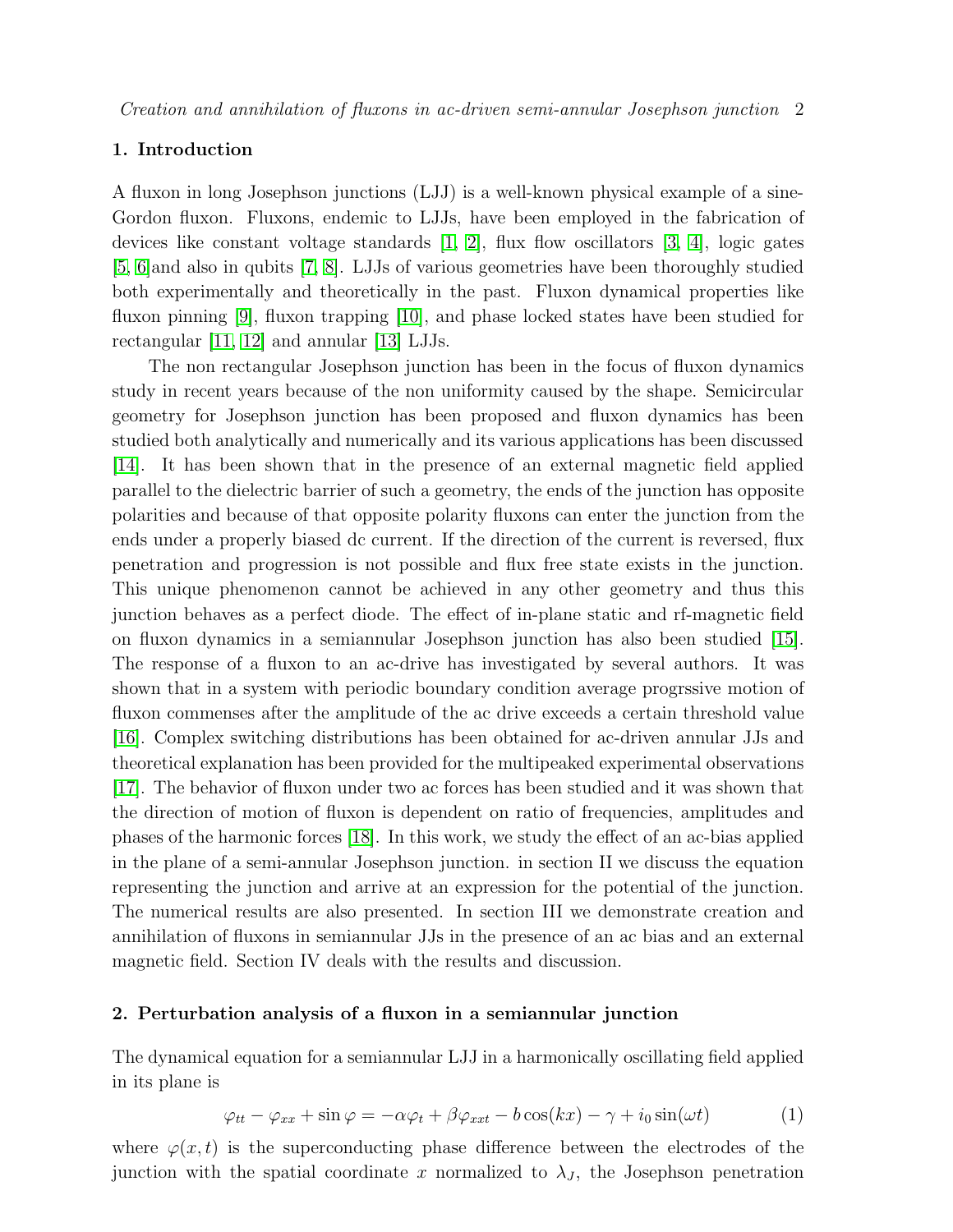depth and time t normalized to the inverse plasma frequency  $\omega_0^{-1}$  and  $\omega_0 = \frac{\tilde{c}}{\lambda_J}$ ,  $\tilde{c}$  being the maximum velocity of the electromagnetic waves in the junction.  $R$  is resistance per unit length,  $L_p$  is the inductance per unit length, C is the capacitance per unit length, and  $\gamma = \frac{j}{i}$  $\frac{j}{j_0}$  is the normalized amplitude of a dc bias normalized to maximum Josephson current  $j_0$  and  $i_0 \sin(\omega t)$  is the applied ac biasing.  $\alpha$  is the quasiparticle tunneling loss and  $\beta$  is the surface loss term in the electrodes and their values vary from 0.001 to 0.3 in experiments. The surface loss term is important and it will dominate fluxon propagation in some cases. The term  $\binom{b\sin(kx)}{b\sin(kx)}$  is due to the semicircular geometry of the junction and  $k = \frac{\pi}{l}$  $\frac{\pi}{l}$  and  $b = 2\pi\lambda_J\Delta Bk/\Phi_0 = 2k(B/B_{c1}),$  where  $B_{c1} = \frac{\Phi_0}{\pi\Delta\lambda}$  $\frac{\Phi_0}{\pi \Delta \lambda_J}$  is the first critical field of the Josephson junction.  $\Phi_0 = \frac{h}{2e}$  is the flux quantum and its value is 2.064 × 10<sup>-15</sup>. The extra term  $bsin(kx)$  corresponds to a force that drives fluxons towards the left and anti fluxon towards the right. Thus in the absence of an external field a flux free state will exist in the junction as any static trapped fluxon present in the junction will be removed [\[15\]](#page-9-14). In the absence of any perturbation [\(1\)](#page-1-0) reduces to simple sine-Gordon equation with fluxon solution given by

<span id="page-2-0"></span>
$$
\varphi(x,t) = 4 \tan^{-1} \left[ \exp \frac{\sigma(x-X)}{\sqrt{1-u^2}} \right] \tag{2}
$$

where u is the velocity of the fluxon and  $X = ut + x_0$  is the instantaneous location of the fluxon.  $\sigma = \pm 1$  is the polarity of the flux quantum (which means there are two orientations for the fluxon). A quantum of flux in one direction is called the kink (fluxon) fluxon and that in other direction is called antikink fluxon (antifluxon).

### 2.1. Expression for potential function

The Lagrangian density of Eq. [1](#page-1-0) with  $\gamma = \alpha = i_0 = \beta = 0$  is

$$
\mathbf{L} = \frac{1}{2}\varphi_t^2 - \frac{1}{2}\left(\varphi_x - \frac{b}{k}\sin(kx)\right)^2 - 1 + \cos\varphi\tag{3}
$$

where the first term is the kinetic energy associated with the energy density of the electric field, the second term accounts for the potential energy density associated with the magnetic field and the third term represents the Josephson coupling energy density. From the potential energy density term, the change in potential energy due to the combined effect of fluxon motion and the applied field can be determined by integrating the term  $-\frac{b}{k}$  $\frac{b}{k}$  sin $(kx)\varphi_x$  over the length of the junction [\[15\]](#page-9-14). The fluxon induced potential as a function of the fluxon coordinate X may be calculated as

<span id="page-2-1"></span>
$$
U(X) = -\frac{b}{k} \int_{-\infty}^{\infty} \sin(kx)\varphi_x dx
$$
 (4)

The integration over  $-\infty$  to  $\infty$  may be justified as the length of the junction is very large as compared to the size of the fluxon. Substituting Eq. [2](#page-2-0) in Eq. [4](#page-2-1) and integrating we get the expression for potential as

$$
U(X) = -2bl \sec h \left(\frac{\pi^2}{2l} \sqrt{1 - u^2}\right) \sin(kX)
$$
\n(5)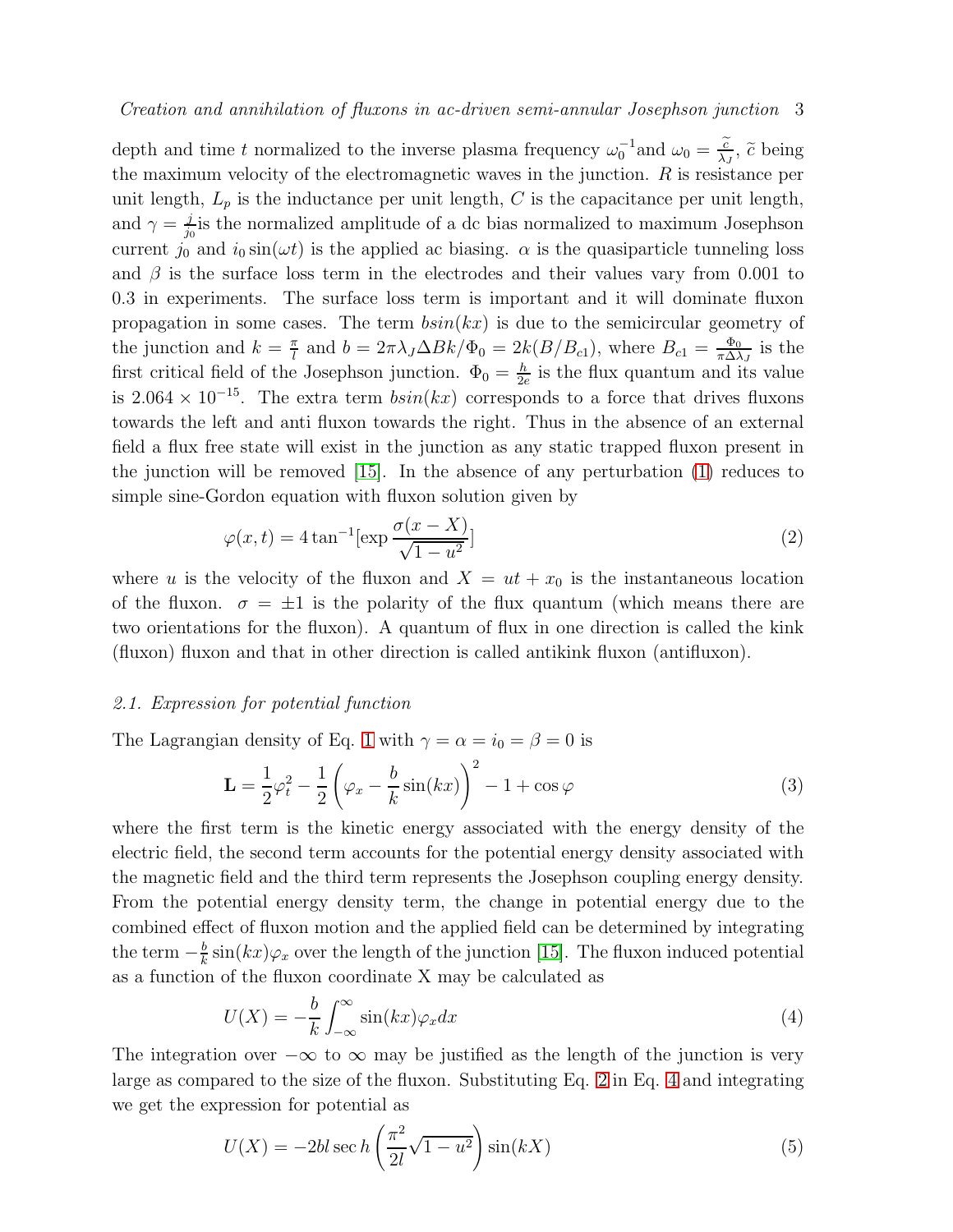Creation and annihilation of fluxons in ac-driven semi-annular Josephson junction 4

For  $u \simeq 0$  we can write

$$
U(X) = -2bl \sec h\left(\frac{\pi^2}{2l}\right) \sin(kX) \tag{6}
$$

which has a potential well form with the depth of the well depending on b and l. The vortex will be pinned to the potential minima as long as the bias current is smaller than the depinning current. The pinned state of a vortex corresponds to a zero voltage state.

Now we arrive at an expression for the potential function of the perturbed system. The Hamiltonian of the system can be written as a combination of the Hamiltonian of the unperturbed sine Gordon part plus the hamiltonian of the perturbation part [\[11\]](#page-9-10). Energy of the unperturbed sine-Gordon system is

<span id="page-3-0"></span>
$$
H^{SG} = \int_{-\infty}^{\infty} \left[\frac{1}{2}(\varphi_t^2 + \varphi_x^2 + 1 - \cos\varphi)\right] dx\tag{7}
$$

Substituting $(2)$  in  $(7)$  we get

$$
\frac{d}{dt}H^{SG} = 8u(1-u^2)^{-3/2}\frac{du}{dt}
$$
\n(8)

Due to the perturbational part, energy is dissipated and rate of dissipation is given as

$$
\frac{d}{dt}(H^p) = \left[\varphi_x \varphi_t\right]_{-\infty}^{\infty} - \int_{-\infty}^{\infty} \left(\alpha \varphi_t^2 + \beta \varphi_{xt}^2 + \left[b \cos(kx) + \gamma + i_0 \sin(\omega t)\right] \varphi_t\right) dx
$$
\n(9)

Here the first term on the right hand side accounts for the boundary conditions and vanishes. Substituting [\(2\)](#page-2-0) in above equation we obtain the equation for rate of dissipation as

$$
\frac{d}{dt}(H^p) = 2\pi u \left(\gamma + i_0 \sin(\omega t)\right) - \frac{8\alpha u^2}{\sqrt{1 - u^2}}\n- \frac{8\beta u^2}{3(1 - u^2)^{3/2}} - 2\pi bu \sec h\left(\frac{\pi^2 \sqrt{1 - u^2}}{2l}\right) \cos(kX)
$$
\n(10)

Following the perturbation analysis we get

<span id="page-3-1"></span>
$$
\frac{du}{dt} = \frac{\pi}{4} \left( \gamma + i_0 \sin(\omega t) \right) \left( 1 - u^2 \right)^{3/2} - \alpha u \left( 1 - u^2 \right) \n- \frac{1}{3} \beta u - \frac{\pi}{4} b \left( 1 - u^2 \right)^{3/2} \sec h \left( \frac{\pi^2 \sqrt{1 - u^2}}{2l} \right) \cos(kX)
$$
\n(11)

Eq. [11](#page-3-1) describes the effect of perturbations on the vortex velocity. The first term represents the effect of applied biasing, the second and the third term represents dissipation and fourth term is the effect of the external magnetic field on the semicircular geometry.

In perturbational analysis, a vortex is considered as a non-relativistic particle of rest mass  $m_0 = 8$  moving in one dimension. Therefore the effective potential can be obtained using the force relation

<span id="page-3-2"></span>
$$
\frac{\partial U_{eff}}{\partial X} = -m_0 \frac{du}{dt} \tag{12}
$$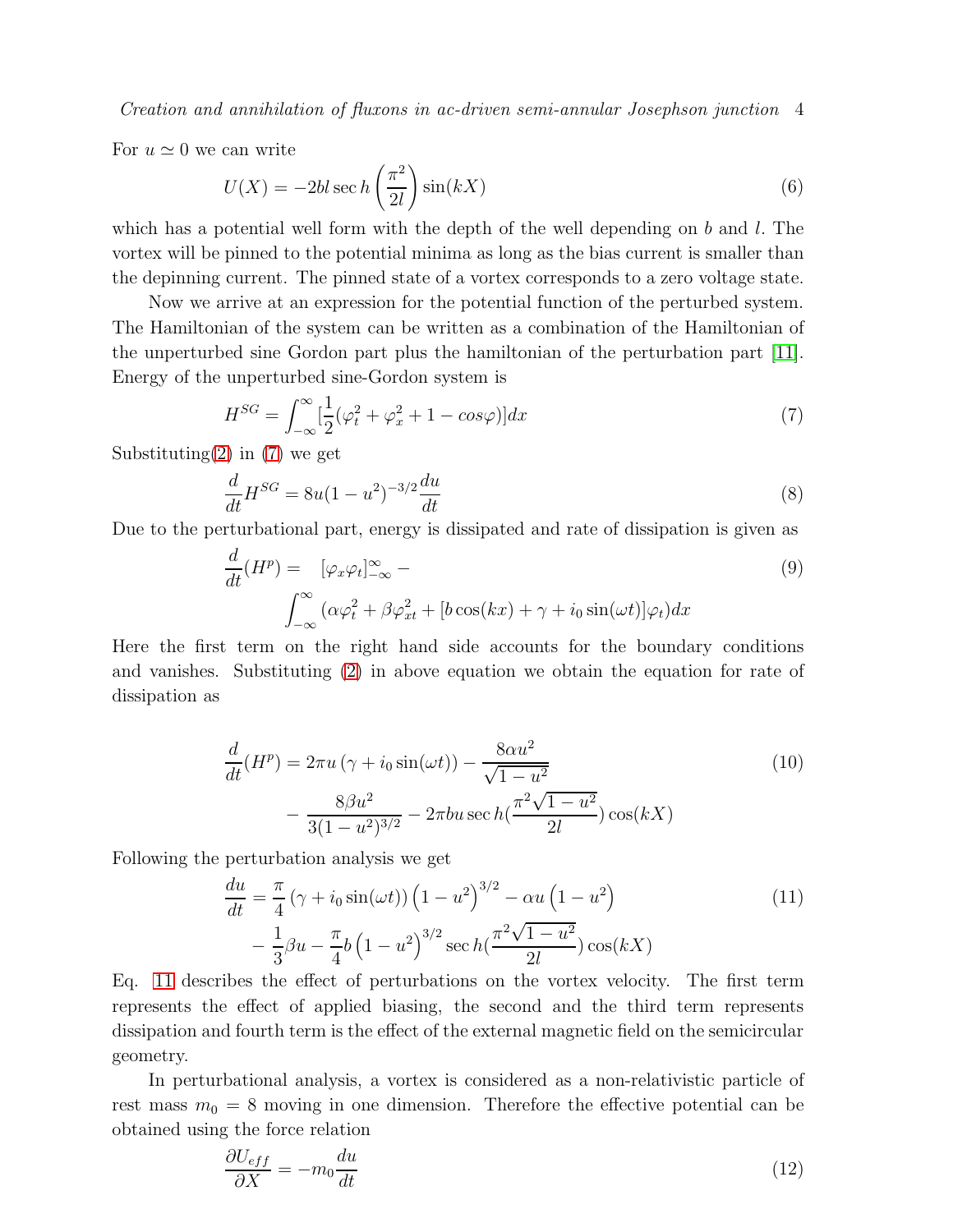Substituting Eq. [11](#page-3-1) in Eq. [12](#page-3-2) and integration yields to the expression for effective potential of the form

$$
U_{eff}(X_0) = -2bl \sec h(\frac{\pi^2}{2l}) \sin(kX_0) - 2\pi(\gamma + i_0 \sin(\omega t))X_0
$$
 (13)

The potential energy function  $U_{eff}(X)$  has a well form in the absence of external biasing and the fluxon will remain pinned to the centre of the junction under such a potential. As the biasing is increased the potential gets tilted finally favoring the motion of the vortex. The dc bias at which the zero voltage switches to a finite voltage is called the depinning current. Fig. [1](#page-4-0) shows the form of the potential for  $b = 0.1$  for a junction of length  $l = 15$  for different external biasing. It can be seen that in the presence of an external bias the potential gets tilted favoring motion of the fluxon. While moving through such a potential, the fluxon(antifluxon) after bouncing from the edge turns into an antifluxon (fluxon) and hence will move in the opposite direction. In the presence



<span id="page-4-0"></span>Figure 1. Potential well form for a JJ of length l=15. Other parameter values are  $b = 0.1$ ,  $i_0 = 0$ . The  $\gamma$  value is increasing from top to bottom line.

of an ac, the potential gets oscillating with a frequency equal to the frequency of the applied field and the shape of the potential depends on the amplitude of the applied ac and dc biasing. In the presence of external ac biasing along with the dc, the potential gets time varying as shown in fi[g2.](#page-4-1) In Fig.  $2(a)$ , the applied ac has an amplitude of



<span id="page-4-1"></span>Figure 2. Form of the oscillating potential for a JJ of length l=15. Parameter values are  $b = 0.1$ ,  $i_0 = 0.2$ ,  $\omega = 0.3$ ,  $\gamma = 0.1$ . a) applied dc bias is  $\gamma = 0.1$  b)  $\gamma = 0.4$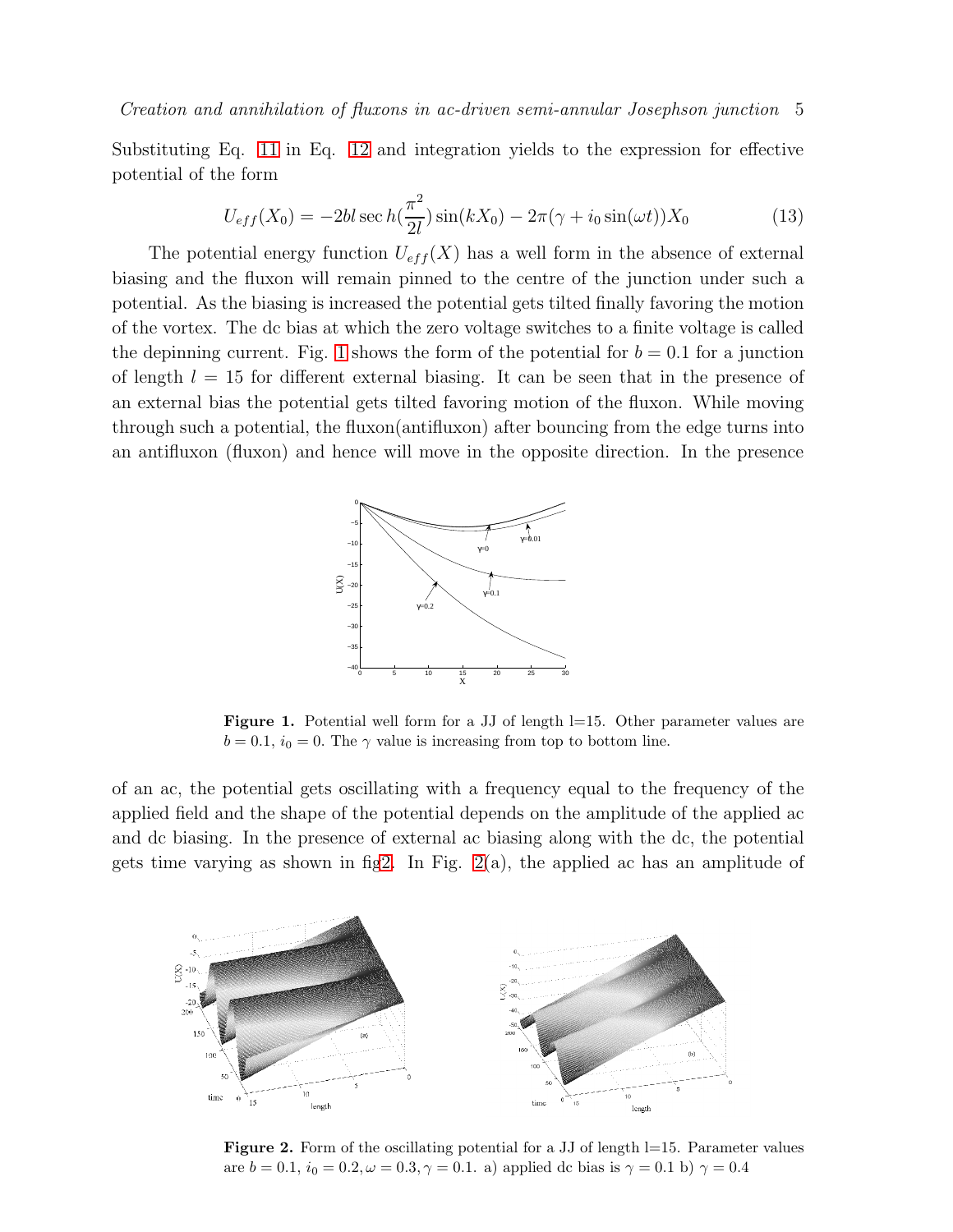0.1 and it can be seen that as time goes on, the potential gets a well form in a time period equal to the period of oscillation of the applied field. The applied dc bias is 0.1 in this case. Hence progressive motion of fluxon does not occur for this value of biasing as the average velocity of a fluxon moving in such a potential would be zero. However as the dc-biasing is increased though the form of the potential is still oscillating, there is a definite tilt which makes progressive motion of fluxon possible. The response of the system to such a potential can be investigated by measuring the velocity of the fluxon in the potential. Thus when an ac biasing is applied in such a form to the semi-annular JJs, progressive motion occurs only when dc bias vale exceeds certain threshold value.

#### 2.2. Numerical Results

To solve Eq. [1](#page-1-0) numerically, we use an explicit method treating  $\phi_{xx}$  with a five point,  $\phi_{tt}$  with a three point and  $\phi_t$  with a two point finite difference method. The boundary conditions are treated by the introduction of imaginary points and the corresponding finite difference equation is solved using standard tridiagonal algorithm[\[19\]](#page-9-18). Numerical simulations are carried out on the JJ of normalized length  $(l=15)$ . The time step was taken as 0.0125 and the space step was 0.025. The numerical results were checked by systematically halving and doubling the time steps and space steps. Details of the simulation can be obtained from [\[12,](#page-9-11) [14\]](#page-9-13). After the simulation of the phase dynamics for a transient time, we calculate the average voltage V for a time interval T to be

$$
V = \frac{1}{T} \int_0^T \varphi_t dt = \frac{\varphi(T) - \varphi(0)}{T}
$$

Also for the faster convergence of the averaging procedure, the phases  $\varphi(x)$  in the equation were averaged over the length of the junction. The spatial averaging increases the accuracy in the calculation of the voltages in cases where the the time period over which integration is made is not an exact multiple of the time period of oscillation. Once the voltage averaging for a current  $\gamma$  is complete, it is increased in small steps of 0.01 to calculate the next point of the characteristic graph. The average velocity of the fluxons can be calculated from the average voltage using the relation  $u = V(l/2\pi)$ 

Taking  $\beta$  to be zero, the velocity change with increase in dc biasing is observed. Fig[.3](#page-6-0) shows the velocity change with dc biasing for different values of amplitude of the ac biasing. In the presence of ac biasing the averaging interval T was taken as a multiple of the ac drive's period  $2\pi/\omega$  [\[16\]](#page-9-15). If an ac-biasing is present, the depinning current is found to increase which can be seen from Fig[.3.](#page-6-0) Constant voltage steps are observed for an ac-bias of amplitude 0.2 and 0.3.

In the presence of external magnetic fields, the velocity versus dc bias is shown in Fig. [4.](#page-6-1) The value of dc bias to cause a finite velocity for the fluxon in a JJ with a magnetic field of  $b = 0.1$  and no ac-biasing is 0.1 while for  $b = 0$  the depinning current is 0.04. Thus the external magnetic filed also increases the depinning current value. The depinning current increases for higher values of damping parameter  $\beta = 0.035$ . The depinning current to be applied to the semi-annular JJ in the absence of ac, and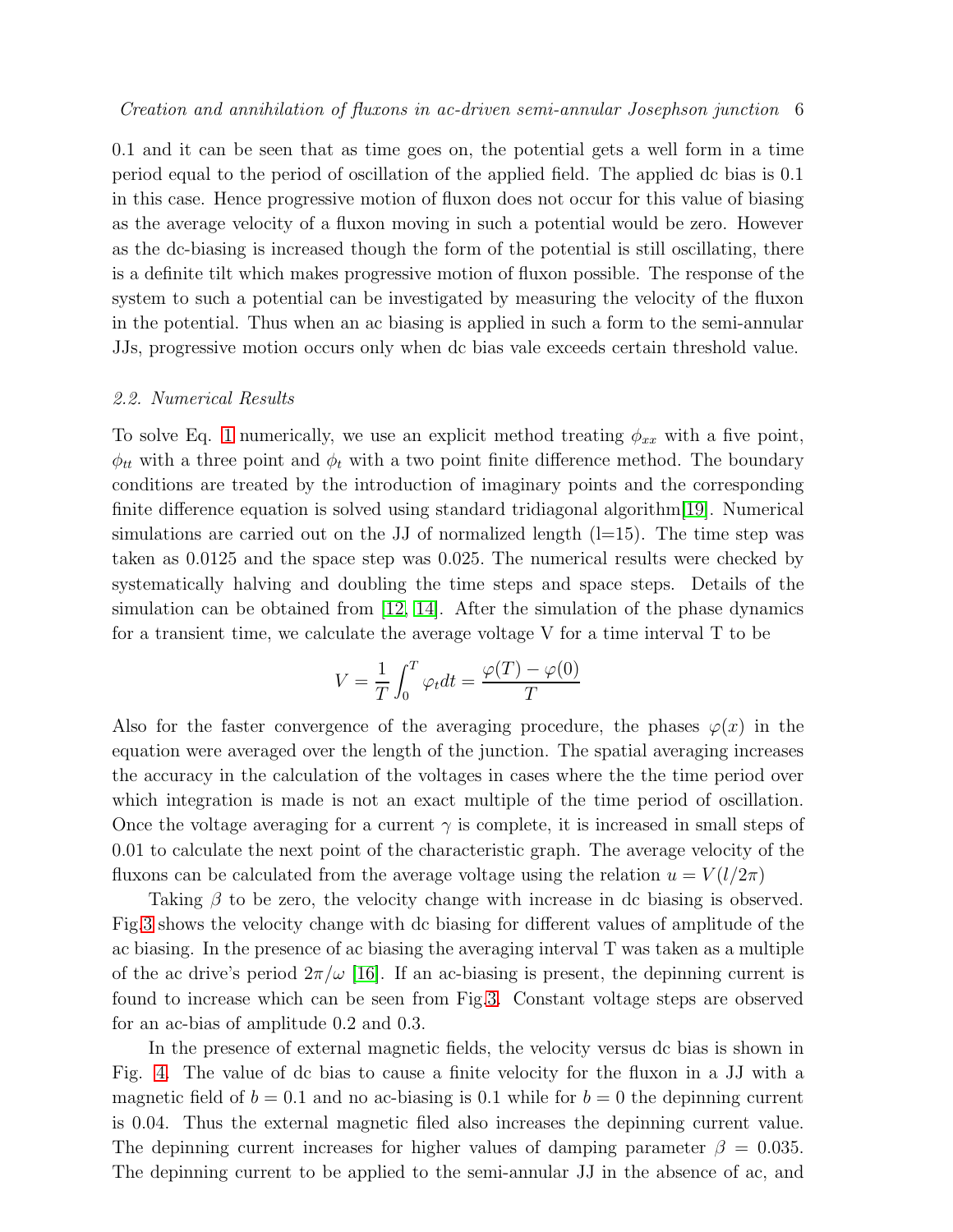

Figure 3. The velocity- bias characteristics of a LJJ of length l=15 with no external magnetic field applied. Other parameter values are  $\omega = 0.3, \beta = 0.02, \alpha = 0.05$ 

<span id="page-6-0"></span>

<span id="page-6-1"></span>Figure 4. The velocity- bias characteristics of a LJJ of length l=15 in the presence of an external magnetic field  $b = 0.1$ .

a magnetic field of  $b = 0.1$  is 0.125. Also for an ac bias of amplitude 0.2 and 0.3 the velocity shoots to a higher value even for a dc-braising of 0.46 and 0.36. For dc bias values of more than these values, quasiperiodic or chaotic motion may exist in the system.

## 3. Creation and Annihilation of Fluxons

An annular LJJ preserves the number of trapped fluxons in it. However in an open ended geometry the number of fluxons is not a conserved quantity. In this section we investigate the creation and annihilation of fluxons in semiannular JJ with open boundary conditions in the presence of an external field and an ac and dc biasing.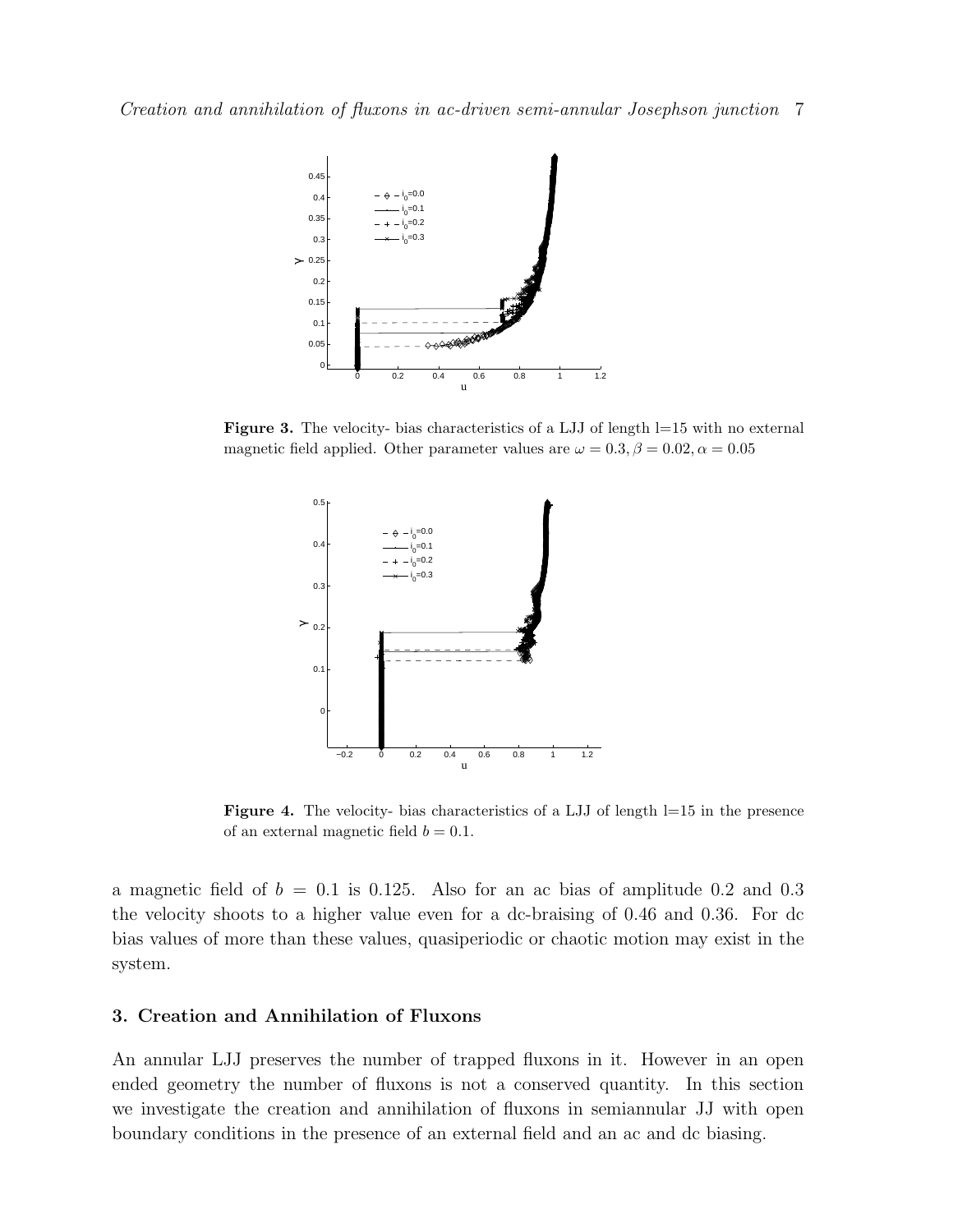

Figure 5. The velocity- bias characteristics of a LJJ of length l=15 in the presence of an external magnetic field  $b = 0.1$ . The damping parameter  $\beta = 0.035$ 

#### 3.1. First Fiske Step

The collision of fluxons with localized obstacles leads to creation and annihilation of fluxons. The fluxon creation and annihilation process for a single kink solution as input is described here. A kink solution is launched from the centre of the junction with an initial velocity of  $v = 0.6$ . For each value of biasing the fluxon is allowed to propagate for some time in order to stabilize its motion in the junction. The kink fluxon gets reflected from the boundaries and moves on till  $\gamma = 0.57$ . Above this biasing, no solitonic propagation is observed for an external magnetic field of strength 0.1.

However, the presence of an ac bias creation and annihilation of fluxon was observed for values of dc which gave one fluxon solution earlier. For a  $\gamma$  value of 0.1 the fluxon



<span id="page-7-0"></span>**Figure 6.** (a) The pattern shows annhilation of fluxon propagating in a JJ with  $l=15$ for a dc bias of  $\gamma = 0.1$  and  $i_{ac} = 0.2$ . (b) Creation of fluxon with  $\gamma = 0.1$  and  $i_{ac} = 0.1$ Other parameter values are  $\omega = 0.3$ ,  $\beta = 0.02$ ,  $\alpha = 0.05$ ,  $b = 0.1$ 

propagates through the semiannular junction, while an ac bias of 0.2 destroys the fluxon as can be seen from Fig.  $6(a)$ . Similarly Fig.  $6(b)$  shows that a fluxon is created for  $\gamma = 0.5$  and  $i_{ac} = 0.1$ .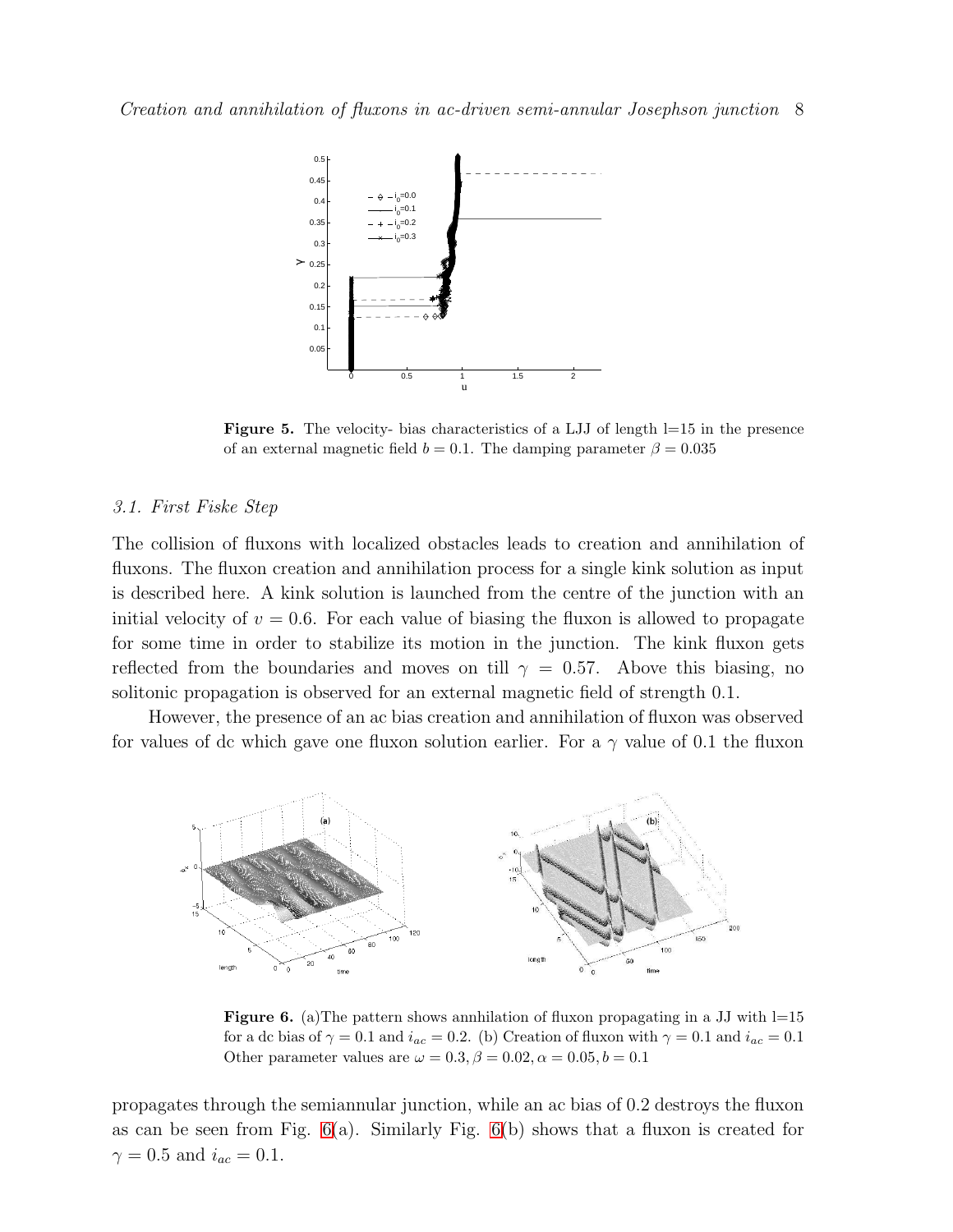Creation and annihilation of fluxons in ac-driven semi-annular Josephson junction 9

#### 3.2. Second Fiske Step

Two kink solutions were launched with at differ initial points in the junction with intial velocity  $v = 0.6$ . An dc bias of more than  $\gamma = 0.1$  is needed to support motion of two fluxons in the junction. For  $\gamma = 0.1$  it is observed that only a single fluxon propagates through the junction as can be seen from Fig. [7\(](#page-8-0)a). A dc bias of  $0.12 - 0.45$  supports two fluxon propagation in the junction in the absence of an ac biasing. However if an ac bias of 0.1 is applied along with  $\gamma = 0.41$  creation of a fluxon occurs as shown in Fig. [7](#page-8-0) (b).



<span id="page-8-0"></span>**Figure 7.** The pattern shows single fluxon propagating in a JJ with  $l=15$  for  $ide = 0.1$ for 2 fluxon input.(b)Creation of a fourth fluxon.  $iac = 0.1$ ,  $idc = 0.41$ 

#### 3.3. Third Fiske Step

In this case, three kink fluxons are launched at different initial points. A dc bias of  $\gamma = 0.4$  is needed to support the three fluxon propagation in the junction. In Fig[.8\(](#page-8-1)a) we numerically show that only two fluxons propagate through the junction for a  $\gamma$  value of 0.3. Also for  $\gamma = 0.4$ , if an ac bias is applied annihilation of one fluxon occurs again giving the two solitonic propagation as shown in  $8(a)$ . The ac biasing causes annihilation and if the  $i_0$  value is increased to 0.19 or more the solitonic profile is lost.



<span id="page-8-1"></span>**Figure 8.** The pattern shows two fluxons propagating in a JJ with  $l=15$ . Other parameter values are  $ide = 0.3(b)$ Creation of fourth fluxon  $ide = 0.55$ 

Creation of fluxon is observed for  $\gamma$  values of 0.55 as shown in Fig. [8\(](#page-8-1)b) with ac